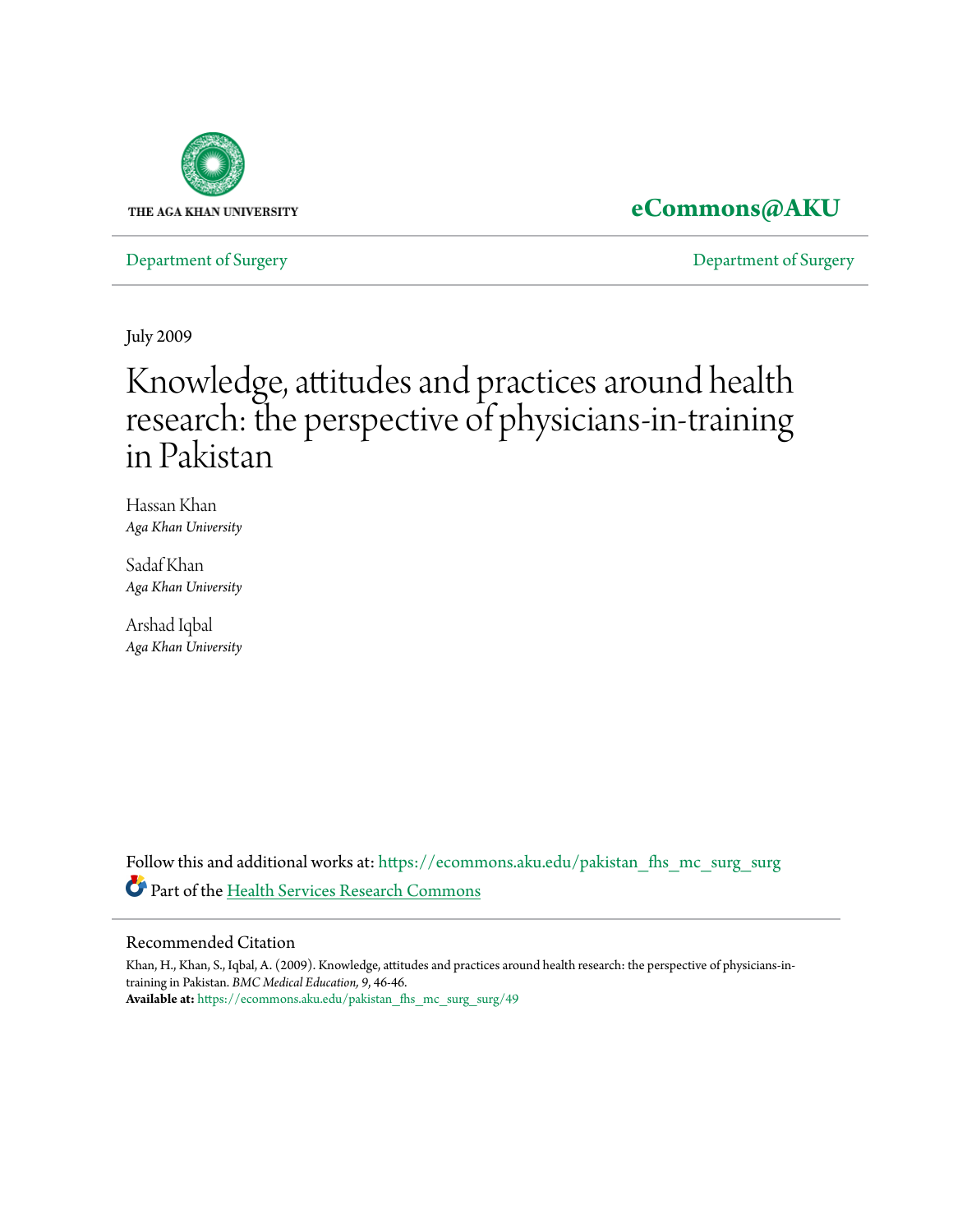# Research article **[Open Access](http://www.biomedcentral.com/info/about/charter/)**

# **Knowledge, attitudes and practices around health research: the perspective of physicians-in-training in Pakistan** Hassan Khan\*<sup>1,2</sup>, Sadaf Khan<sup>1</sup> and Arshad Iqbal<sup>1,2</sup>

Address: 1Department of Surgery, Aga Khan University, Karachi, Pakistan and 2Medical College, Aga Khan University, Karachi, Pakistan Email: Hassan Khan\* - drhasankhan@gmail.com; Sadaf Khan - sadaf.khan@aku.edu; Arshad Iqbal - arshad.iqbal.m04@aku.edu

\* Corresponding author

Published: 17 July 2009

*BMC Medical Education* 2009, **9**:46 doi:10.1186/1472-6920-9-46

Received: 11 December 2008 Accepted: 17 July 2009

[This article is available from: http://www.biomedcentral.com/1472-6920/9/46](http://www.biomedcentral.com/1472-6920/9/46)

© 2009 Khan et al; licensee BioMed Central Ltd.

This is an Open Access article distributed under the terms of the Creative Commons Attribution License [\(http://creativecommons.org/licenses/by/2.0\)](http://creativecommons.org/licenses/by/2.0), which permits unrestricted use, distribution, and reproduction in any medium, provided the original work is properly cited.

#### **Abstract**

**Background:** Health research training is an essential component of medical education and a vital exercise to help develop physician research skills. This study was carried out to assess the level of knowledge, attitudes and practices towards research amongst a group of Post Graduate Medical Trainees (PGMTs') at Aga Khan University (AKU), Pakistan.

**Methods:** A cross sectional health research survey was carried out on all PGMTs' at AKU Pakistan. AKU is a tertiary care health facility which offers residency in 28 specialties and fellowship in 16 programs. Knowledge, attitudes and practices related to health research were assessed using a pretested, structured and validated questionnaire. Health research related practices of the residents were examined using questions graded on Likert scale.

**Results:** Mean percentage score ± SD on the knowledge scale was 36.9% ± 20.2 and 47.19% ± 25.18 on the attitude scale. Of 104(55.6%) who had previously participated in research 28(26.9%) had been involved in basic science research only, 62(59.6%) in clinical research and 14(13.5%) had participated in both clinical and basic science research projects. 88(47.1%) planned to pursue a future research career. Those who planned to pursue a future research career had more positive health research attitudes p < 0.001. Limited time (45%), poor research infrastructure (20%) and inadequate research funding opportunities (20%) were the major hurdles faced by PGMTs' to pursue research.

**Conclusion:** PGMTs' demonstrate inadequate knowledge, while they have moderate attitudes towards health research. Residency training and research facilities at the institution need to undergo major transformation in order to encourage meaningful research by resident trainees.

### **Background**

Research experience is invaluable to the physician's evidence-based practice as it imparts skills such as literature search, collecting and analyzing data and critical appraisal of evidence [1-3]. Training for research skills and experience of research early in career has been associated with continued professional academic work and may help inform residents' career decisions[4].

Research training is currently being incorporated as part of medical school curricula and residency training programs to build a task force of competent physician scientists. The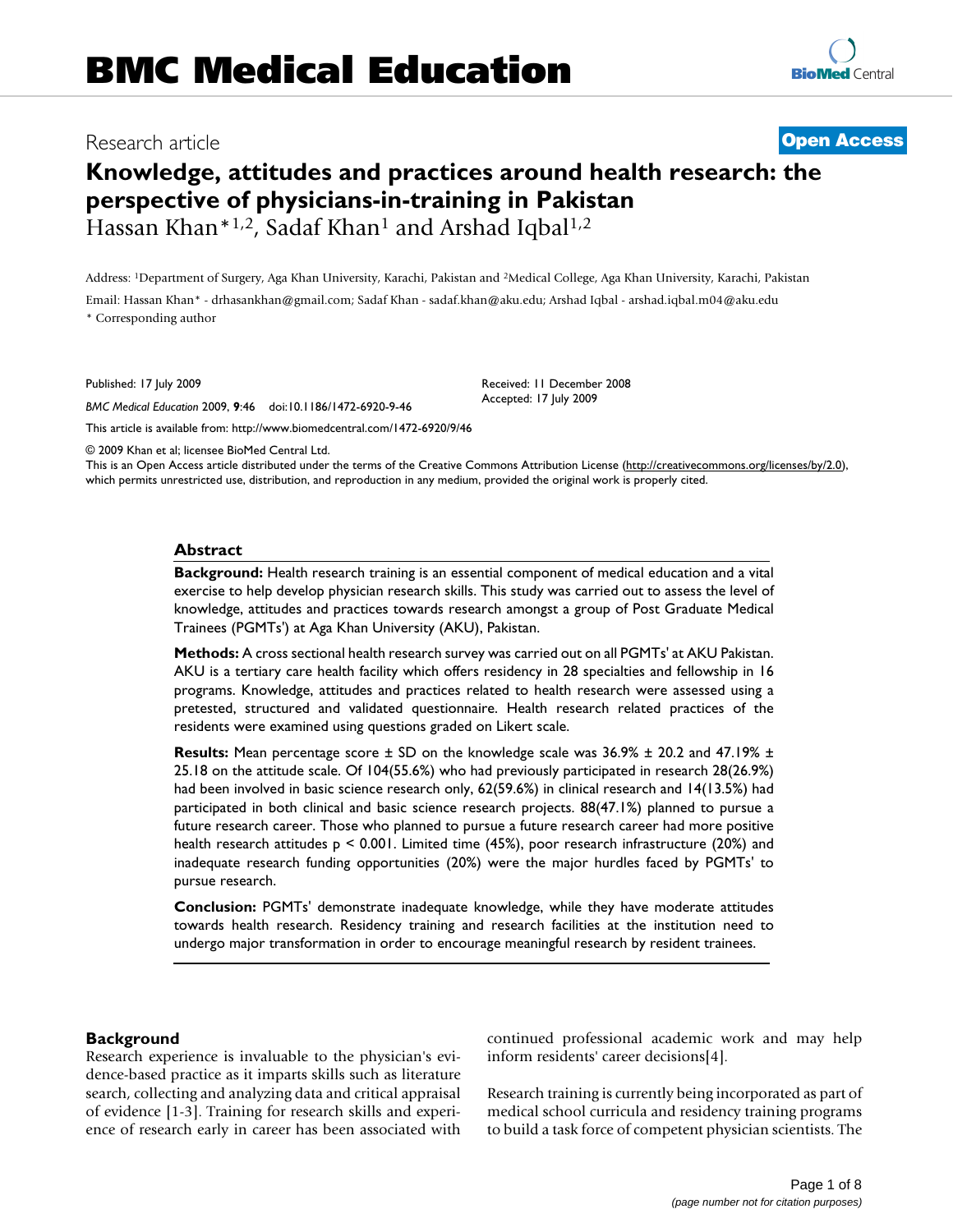motto of medical education is to prepare physicians to meet the challenges of practice by fulfilling their roles of clinicians, educators and clinical researchers. In order to evaluate whether efforts and interventions to promote research are paying off, we need to assess the level of research knowledge, attitudes and practices of residents. It will also help identifying difficulties and challenges faced by them whilst pursuing research during residency, and thus allow us to build a research-facilitating curricula and environment in residency programs.

In Pakistan, medical schools offer a 5 year program leading to an MB; BS (Bachelors of Medicine; Bachelors of Surgery) degree. Basic health sciences are the primary focus of instruction during the first two years, with gradually increasing exposure to clinical disciplines over the next three years. After graduation from medical school all doctors are required to do a year of internship, which is followed by a residency training program of their choice.

The primary objectives of our study were to asses the existing level of knowledge and attitudes towards health research amongst post graduate medical trainees and to determine their research involvement and practices.

# **Methods**

A cross-sectional descriptive study was conducted on interns and residents at the Aga Khan University Hospital (AKUH), Karachi, Pakistan. The university hospital which is a tertiary care facility attracts residents from all parts of the country.

The AKUH offers residency in 28 specialties. All programs are overseen by the Postgraduate Medical Education (PGME) committee at AKU, which sets common goals and objectives for the trainees or residents.

# *Study sampling*

At the time of study, a total of 339 residents and 70 interns were enrolled at the university hospital. We required a sample size of 218 subjects to fulfill the objectives of our study at a 95% confidence level. This sample size was calculated assuming a 50% prevalence of good knowledge and attitude, 5% bound-on error, and 10% non-response rate. The subjects were selected among interns and residents using convenience sampling.

The principle investigator and medical student involved in the study went to all departments to distribute the selfadministered questionnaire amongst the residents after seeking their verbal consent. The resident was requested to fill the questionnaire if he could spare his time. Other wise, the resident's pager number was noted and he/she was approached at a later time.

### *Questionnaire*

The information was collected on a pre-tested and structured questionnaire, adapted from the validated questionnaire designed by Vodopivec et al[5]. This was adapted after peer review. The questionnaire was then pre-tested on a group of residents who were expected to identify questions most valid in ascertaining our objectives. Further modifications were made to develop a final questionnaire. The questionnaire consisted of parts namely; resident profile, evaluation of knowledge and attitudes of health research, and research practices of the PGMTs'. Demographic details of subjects included age, gender, year of residency and mode of learning at medical school, Problem based learning (PBL) versus Lecture based learning (LBL). Medical School was categorized as private or government institution. Residency program was broadly divided into Medicine, Surgery, and Other specialty.

Knowledge was assessed by ten multiple-choice questions. For each respondent, the percentage of correct answers was calculated as a representative of knowledge score. Six questions were asked to assess the attitudes of trainees towards health research and each answer was scored on a scale of 0 (unfavorable attitude) to 1 (favorable attitude). For each individual, score of questions was summed and converted into percentage (0 to 100) to represent the attitude score. The Chronbach alpha for these six items of the attitude scale was 0.52. Research practices included questions regarding current published output, factors given importance to while publishing (responses recorded on 5 item Likert scale), future research plans and difficulties encountered in pursuing research.

The study was conducted in compliance with the "Ethical principles for medical research involving human subjects" section of the Helsinki Declaration. Verbal consent was taken from all participants before administration of questionnaire. A reference number was allocated to every subject to ensure confidentiality, and to be used instead of name.

### *Statistical analysis*

Data were entered and analyzed in Statistical Package for Social Sciences 15.0 (SPSS, Inc., Chicago, IL, USA) and Microsoft Excel (Microsoft Corp, Redmond, WA). Descriptive statistics were performed to determine the mean scores of various groups on the knowledge and attitude scales. ANOVA and t-test were used to look for putative associations of, mode of study in medical school, gender, specialty of residency program and the year of training with the knowledge and attitude scores.

# **Results**

Of the 218 post graduate trainees approached a total of 187(response rate 86%) returned the completed ques-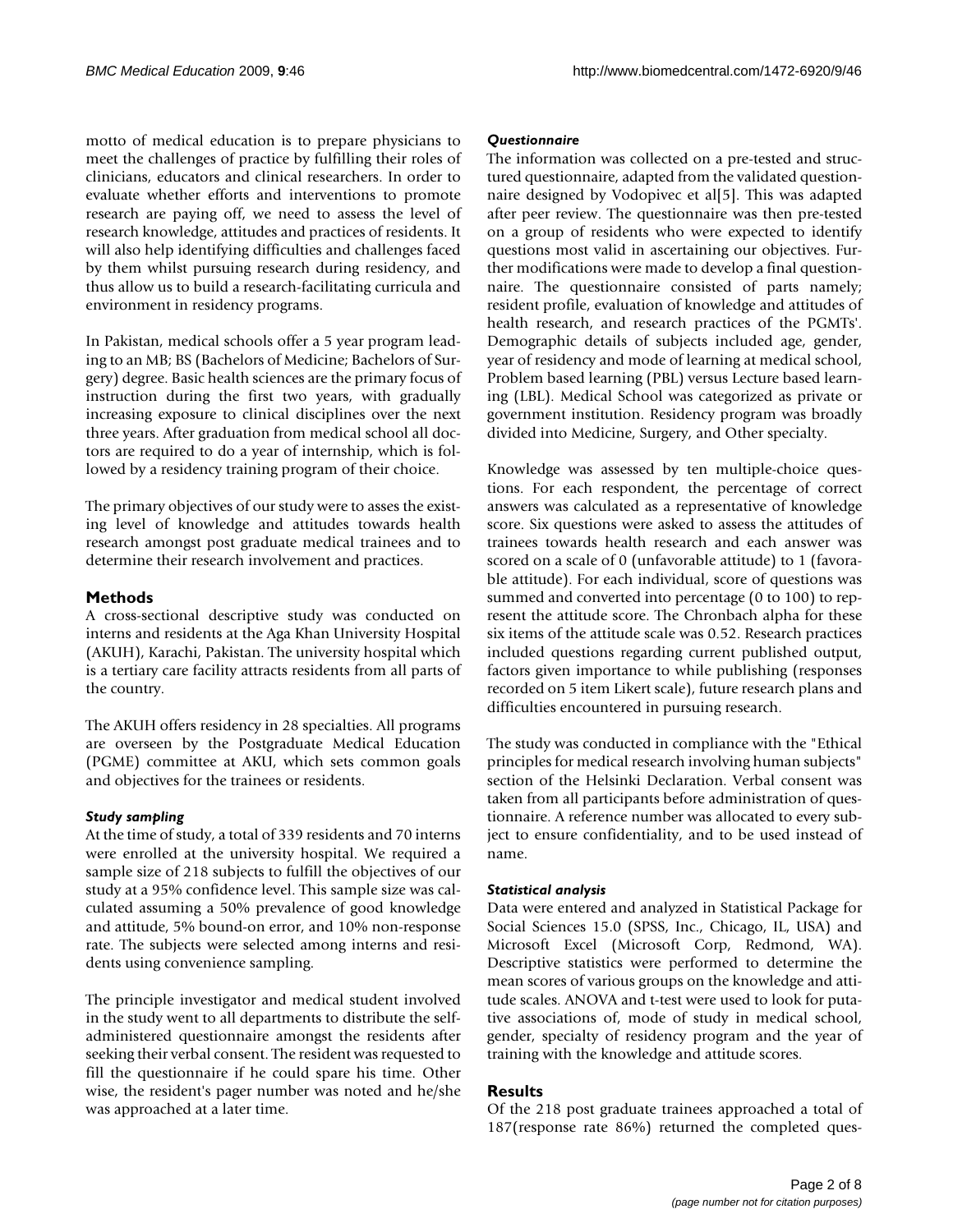tionnaires and were included in the analysis. Of these 107(57,2%) were males and 80(42,8%) were females. Mean age of the sample was  $27.0 \pm 2.70$  years. Mean percentage score  $\pm$  SD on the knowledge scale was 36.85%  $\pm$ 20.17 and 47.19%  $\pm$  25.18 on the attitude scale.

Proportion of subjects with correct answer for each question on the knowledge questionnaire is shown in Table 1. The responses of trainees to attitude questions are shown in Table 2. Out of 187 students 133(71.1%) felt confident in interpreting and writing a research paper, 119(64%) felt that they required assistance, while 14(7.5%) did not feel they needed assistance. Of 104(55.6%) who had previously participated in research 28(26.9%) had been involved in basic science research only, 62(59.6%) in clinical research and 14(13.5%) had participated in both clinical and basic science research projects. 88(47.1%) planned to pursue a career in research. Those who planned to pursue research in future had more positive health research attitude  $p < 0.001$  but their score on the knowledge scale did not differ significantly from those who did not plan to pursue research in future.

Table 3 shows the number of post graduate trainees in different groups with respect to gender, type of medical school, type of medical school curriculum, type and year of PGMT residency. Mean scores ± SD on knowledge and attitude scale are also compared. Males had better attitudes towards health research even though the difference on the knowledge scales was not significant. Type of medical school was a significant predictor of PGME trainee knowledge and attitudes towards research, with those from private medical schools scoring better significantly on both scales. Medical school curriculum was not seen to influence the scoring of PGMTs' on both scales. Surgical residents performed better on the attitudes scale than other two groups, though the difference in knowledge score between the groups was not significant. Year of post graduate training was not a significant factor in determining scores on both knowledge and attitude scales when evaluated through a multivariate linear regression model.

In Figure 1 the responses of PGMTs' about the barriers faced by them to pursue research are summarized, which most commonly include lack of future benefit, time and resource constraints. Responses of all PGMTs' who had published at least one research manuscript (letter, case report, review or original article) regarding the factors they considered most important while selecting a journal to submit their manuscript, are summarized in Table 4.

# **Discussion**

We report poor level of knowledge towards research (mean score 36.9%) amongst Pakistani post graduate

trainees. About 80.2% of the trainees scored in the first two quartiles of knowledge score.

Better results were observed on the attitude score (mean 47%). Our findings are in dispute with our previous work amongst undergraduate medical students at Aga Khan University who had fared better on both knowledge (mean 49%) and attitude scale (mean 53.7%).[6]

Even though residents who were trained at private medical schools scored better on both knowledge and attitudes scale compared to residents from government run schools, their overall mean score on both knowledge and attitude scale was inadequate. These scores reflect grave inadequacies of health research training at medical schools across the country. Furthermore limited research activities, poor funding and lack of mandatory research assignments in government institutions leaves students desensitized to research and compounds the inadequate health research training at this level. A pilot survey reporting on the attitudes of PGMTs' towards research cited poor research training and awareness as two most important factors for poor research activity in the country[7].

Residents' knowledge and attitudes towards health research did not improve significantly with increasing years of training at the university hospital, in contrast to earlier trend of improving scores seen in medical students with year of medical education[6]. This underlines the shortcomings of the curricula in imparting research skills to residents. In Pakistan PGMTs' are required to submit a research dissertation to College of Physicians and Surgeons Pakistan (CPSP\_Pakistan's residency and fellowship training accreditation body) in order to be eligible for fellowship examinations. The university hospital also arranges research skills workshop for interns and first year residents. The aim of these workshops is to introduce basic statistics and epidemiology to the trainees. However, no mandatory manuscript writing workshops, research projects or research thesis are part of curriculum.

Each PGME program has a regular schedule of academic activities throughout the year including Journal clubs'; Evidence based Medicine sessions and research presentations. However the lack of increase in research related knowledge as residents' progress through training is a cause of concern. Previous studies have shown that frequent journal club activity helps trainees stay abreast with current literature, improve knowledge of research methodology, biostatistics and impart critical thinking skills[8,9]. Effective journal club activity requires club existence to be over 2 years with over 50% attendance[9]. Failure to see an improvement in knowledge scores could be due to poor attendance and lack of teaching of critical reading skills in club activity. The same can be extrapo-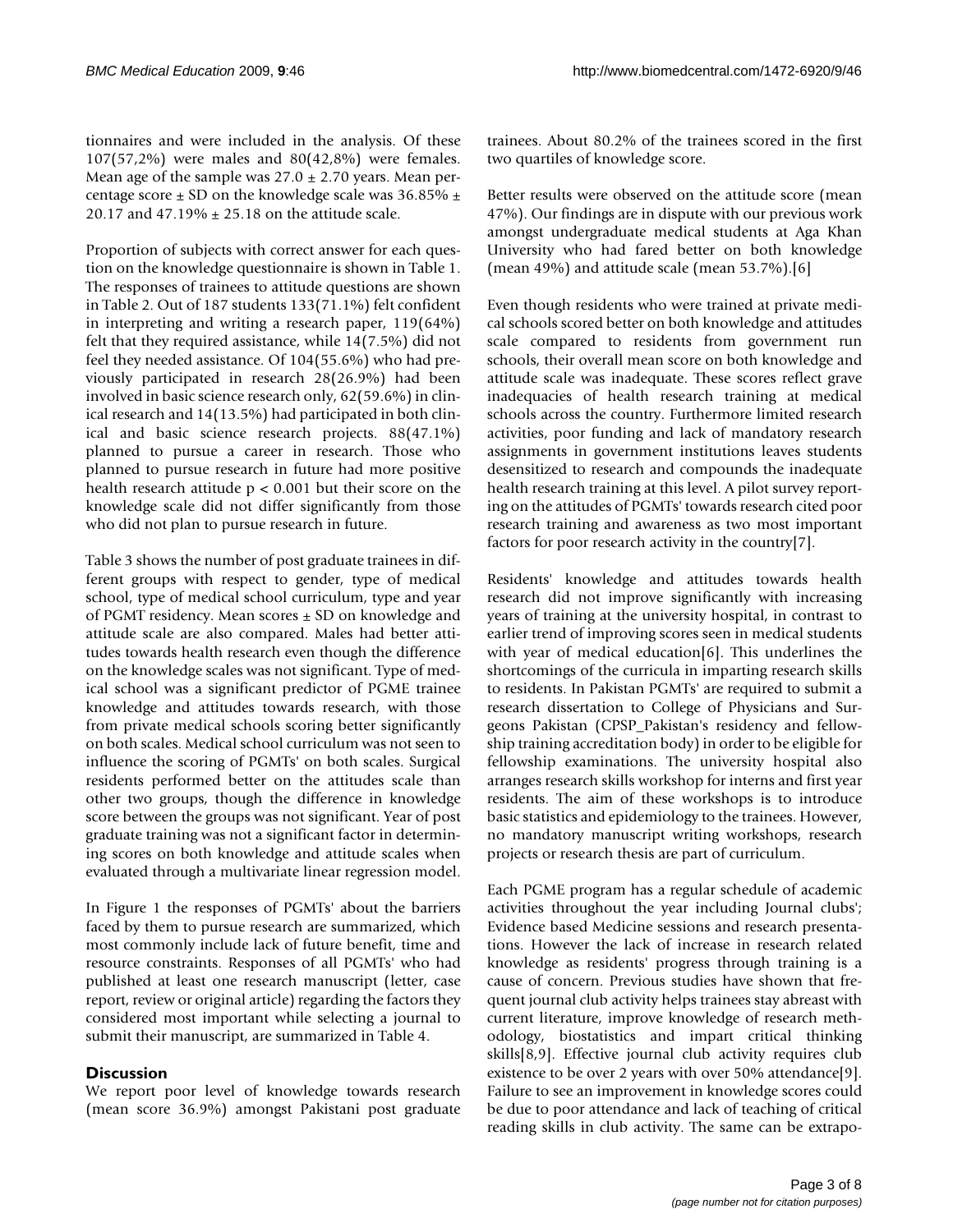#### **Table 1: Proportion of PGMTS' with correct answers for questions**

| I. How would you define the scientific hypothesis?                                                      | 62 (33.2) |
|---------------------------------------------------------------------------------------------------------|-----------|
| a. A proposed idea or thought                                                                           |           |
| b. An answer or solution to a question                                                                  |           |
| c. An answer or solution to a question which has a capacity of verification or empirical demonstration* |           |
| d. logical deduction of the premises that may or may not be verified empirically                        |           |
| 2. How would you define scientific theory?                                                              | 56 (29.9) |
| a. Speculation or assumption with no or insufficient evidence                                           |           |
| b. Scientific hypotheses that may be proven, but lacking evidence for verification.                     |           |
| c. Set of scientific knowledge on a given topic or area                                                 |           |
| d. System of hypotheses logically connected to one another, with common background, some of which       |           |
| have been verified*                                                                                     |           |
| 3. How would you define the scientific truth?                                                           | 33 (17.6) |
| a. The truth that will be reached through scientific research                                           |           |
| b. Absolute truth                                                                                       |           |
| c. Consensus of competent experts *                                                                     |           |
| d. Fact that can be found in the textbooks                                                              |           |
| e. Facts that your professors teach you                                                                 |           |
| 4. The essential characteristic of science is:                                                          | 49 (26.2) |
| a. All scientific conclusions are temporary*                                                            |           |
| b. Scientific theory cannot merely explain natural phenomena, but must somehow also exert influence     |           |
| upon them                                                                                               |           |
| c. Rather obvious scientific conclusion does not have to be testable                                    |           |
| d. An experiment is not an objective model of the nature but serves as an introduction into real        |           |
| research of natural phenomena                                                                           |           |
| 5. A scale from 1 to 5 (like grades on an examination) is called:                                       | 106(56.7) |
| a. Ratio scale                                                                                          |           |
| b. Nominal                                                                                              |           |
| c. Ordinal *                                                                                            |           |
| d. Interval                                                                                             |           |
| e. It is not a scale                                                                                    |           |
| 6. Representativeness is a key characteristic of a:                                                     | 80 42.8)  |
| a. Scientific paper                                                                                     |           |
| b. Professional paper                                                                                   |           |
| c. Scientific research                                                                                  |           |
| d. Sample*                                                                                              |           |
| e. Population                                                                                           |           |
| 7. MEDLINE is:                                                                                          | 73 (39)   |
| a. The first and best known "on-line" medical journal                                                   |           |
| b. International association of medical informaticians                                                  |           |
| c. Printed form of the Excerpta Medica                                                                  |           |
| d. Abbreviation (acronym) that lists the parts of the research article                                  |           |
| e. Medical database*                                                                                    |           |
| 8. In the previous year, you have published a paper in a prestigious Journal of Immunology.             |           |
| Now you want to check the number of citations your paper has received.                                  |           |
| The best way to do it would be to search the:                                                           | 62 (33.2) |
| a. author index of the MEDLINE database                                                                 |           |
| b. Corporate index of the Science Citation Index database                                               |           |
| c. Author index of the Current Contents database                                                        |           |
| d. Citation index of the Science Citation Index database*                                               |           |
| e. Author index of the Science Citation Index database                                                  |           |
| 9. The part of a scientific paper is:                                                                   | 78 (41.7) |

a. Author's curriculum vitae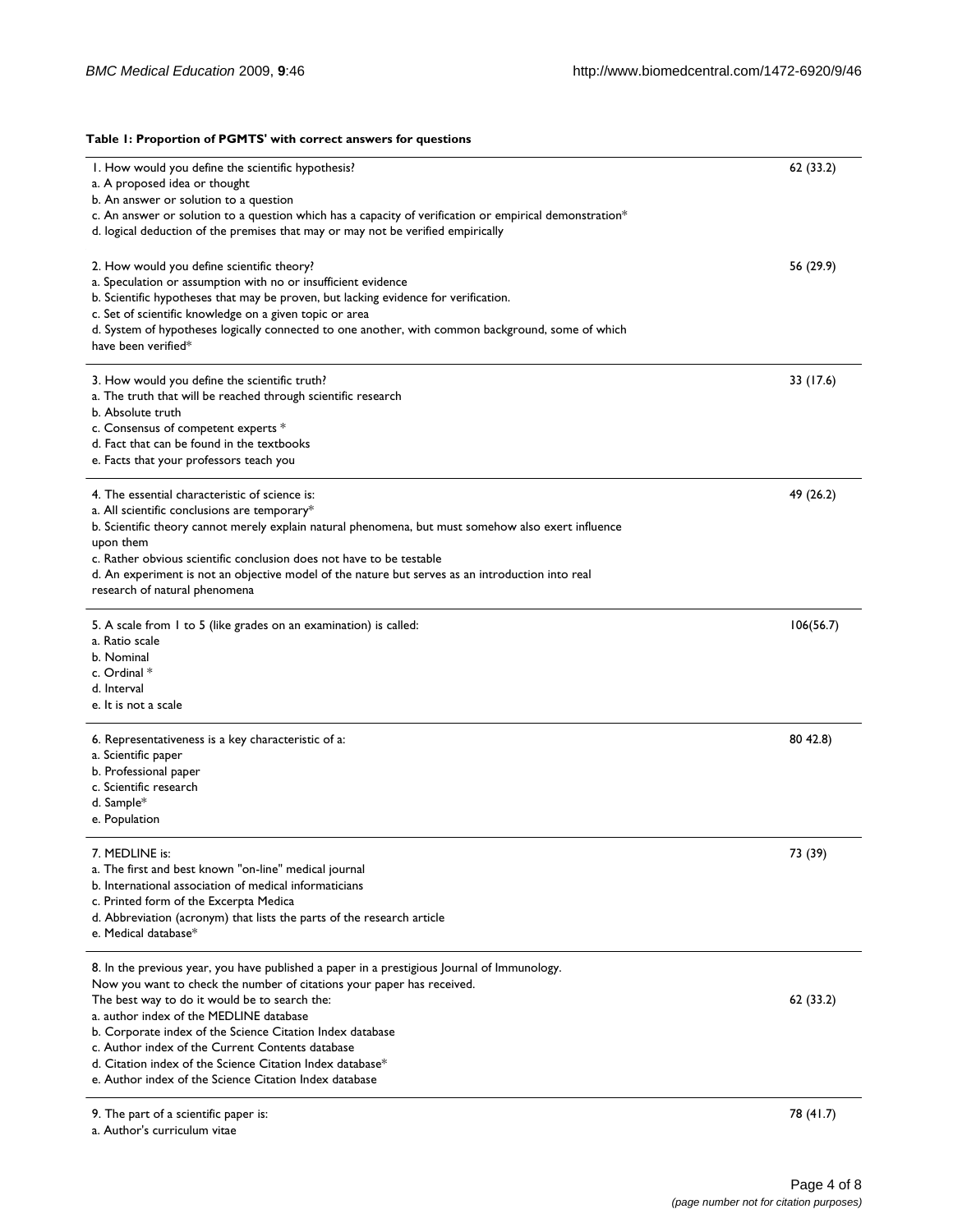being part of an open access journal as most journals in the country are freely available through the Higher Education Commission to both public and private universities and thus can be easily accessed by them and their peers.

Limited time was the most important factor cited by residents in not being able to engage in research. Residency is a period of intense clinical training, punctuated by post graduate examinations at various levels of training. The levels of stress and work are physically and mentally exhaustive for the trainee. On average residents in Pakistan work about 80 hours a week and no legislation defines the upper limit of working hours. A study from AKUH reported over 46% residents to be morbidly stressed while 55% were under mild stress[11,12]. In this climate of clinical training, research is difficult to pursue. Limited infrastructure and lack of research funding were the second most important factors for not being able to engage in research. In Pakistan public funding for research

**Table 1: Proportion of PGMTS' with correct answers for questions** *(Continued)*

| b. Letter to the editor enclosed with the paper |  |  |  |  |
|-------------------------------------------------|--|--|--|--|
|                                                 |  |  |  |  |

c. Description of the timeline

d. Acknowledgment to persons who assisted you during the research\*

10. All listed rules apply to the process of writing an Introduction section of a scientific paper EXCEPT: 90 (48.1)

a. clearly state why the research has been started

b. do not explain textbook facts

c. do not explain words from the title of the paper

d. make it longer rather than shorter\*

e. clearly define the question to which your research aims to provide an answer

Mean score (+ SD) 36.85 + 20.17 ¶Questions used with permission of Vodopivec *et al.*, \*Correct

lated to other such academic forums. HEC (higher education commission) in Pakistan has made over 20,000 journals freely accessible to over 250 public and private universities across the country[10]. All residency programs must make an effort to organize regular journal club activities with mandatory attendance along with special workshops in critical reading and manuscript writing.

Gender was not a significant predictor of knowledge about health research, though males scored higher significantly on the attitudes scale. Type of residency did not affect trainee knowledge score. Overall 71.5% of trainees felt confident in interpreting and writing a research manuscript, however only 7.5% claimed the ability to do so without assistance. Only 65(34.7%) of trainees had published at least one research manuscript. While choosing a journal for manuscript submission those who had previously published considered, International publications to be the most important factor whilst open access was considered to tional journals and the theory manuscrip ees may n

| Table 2: Attitudes of PGMTS' towards scientific research |  |
|----------------------------------------------------------|--|
|----------------------------------------------------------|--|

|                                                                        | <b>No</b>             | <b>Undecided</b>                                                                                                                                                                                                                                                                                |
|------------------------------------------------------------------------|-----------------------|-------------------------------------------------------------------------------------------------------------------------------------------------------------------------------------------------------------------------------------------------------------------------------------------------|
|                                                                        | 53 (28.5%)            | (0.5%)                                                                                                                                                                                                                                                                                          |
|                                                                        |                       |                                                                                                                                                                                                                                                                                                 |
|                                                                        | 125 (66.8%)<br>(0.5%) |                                                                                                                                                                                                                                                                                                 |
| 134 (72%)                                                              | 52 (28%)              | (0.5%)                                                                                                                                                                                                                                                                                          |
| I. Do you feel confident in interpreting and writing a research paper? | Yes<br>61(32.6%)      | is limited. Whatever funding is available does not provide<br>financial security to the individual. Thus, there is little<br>incentive to pursue research. Further more dearth of aca-<br>demic liberty, poor funding, and uncertain career options<br>133 (71.5%)<br>$104(55.6%)$ 83 (44.4%) 0 |

**5. Do you think PGMTs' can plan and conduct a research project and write a scientific paper?** 133 (71.7%) 16 (8.6%) 38

**6. PGMTs' can plan and conduct research project without supervision** 122 (65.2%) 24 (12.8%) 41

(20.3%)

(21.9%)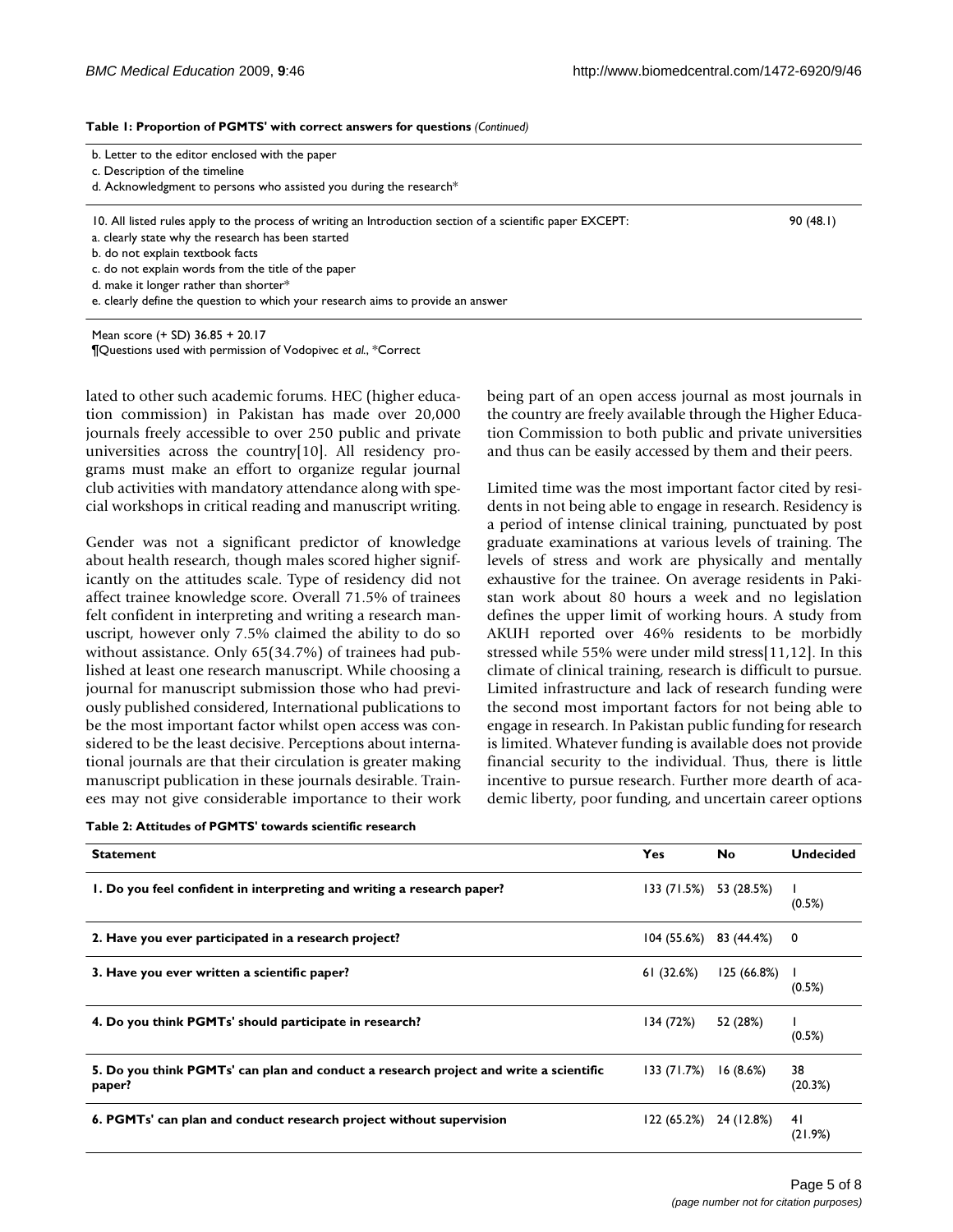|                                  |                   |                 | Knowledge         |         | <b>Attitude</b>   |         |
|----------------------------------|-------------------|-----------------|-------------------|---------|-------------------|---------|
|                                  |                   | No              | Mean $\pm$ SD     | p-value | Mean $\pm$ SD     | p-value |
| Gender                           | Male              | 107             | $37.20 \pm 20.73$ | 0.782   | $51.48 \pm 25.41$ | 0.006   |
|                                  | Female            | 80              | $36.37 \pm 19.50$ |         | $41.46 \pm 23.83$ |         |
| <b>Medical School Type</b>       | Government School | 120             | $34.50 \pm 18.37$ | 0.045   | $43.19 \pm 23.45$ | 0.005   |
|                                  | Private School    | 67              | $41.05 \pm 22.57$ |         | $54.35 \pm 26.72$ |         |
| <b>Medical School Curriculum</b> | PBL               | $\mathbf{H}$    | $31.82 \pm 19.40$ | 0.395   | $57.58 \pm 22.50$ | 0.144   |
|                                  | <b>LBL</b>        | 176             | $37.16 \pm 20.22$ |         | $46.54 \pm 24.25$ |         |
| <b>Residency Programme</b>       | Surgery           | 44              | $37.50 \pm 18.57$ | 0.609   | $54.36 \pm 25.83$ | 0.044   |
|                                  | Medicine          | 50              | $35.20 \pm 20.83$ |         | $41.83 \pm 22.93$ |         |
|                                  | Other             | 22              | $32.27 \pm 22.24$ |         | $45.08 \pm 24.22$ |         |
| <b>PGMT</b> year                 | Intern            | 70              | $39.01 \pm 20.08$ | 0.283   | $47.18 \pm 26.00$ | 0.357   |
|                                  | st                | 37              | $37.30 \pm 21.17$ |         | $45.05 \pm 24.41$ |         |
|                                  | 2 <sub>nd</sub>   | 34              | $34.12 \pm 22.58$ |         | $46.08 \pm 27.31$ |         |
|                                  | 3rd               | 28              | $35.0 \pm 19.15$  |         | $45.24 \pm 20.09$ |         |
|                                  | 4 <sup>th</sup>   | $\overline{10}$ | $34.0 \pm 11.74$  |         | $55.83 \pm 24.23$ |         |
|                                  | 5th               | 08              | $37.15 \pm 20.59$ |         | $59.53 \pm 32.07$ |         |

#### **Table 3: PGMTS' knowledge and attitudes towards health research**

# Major hindrance to pursuing research



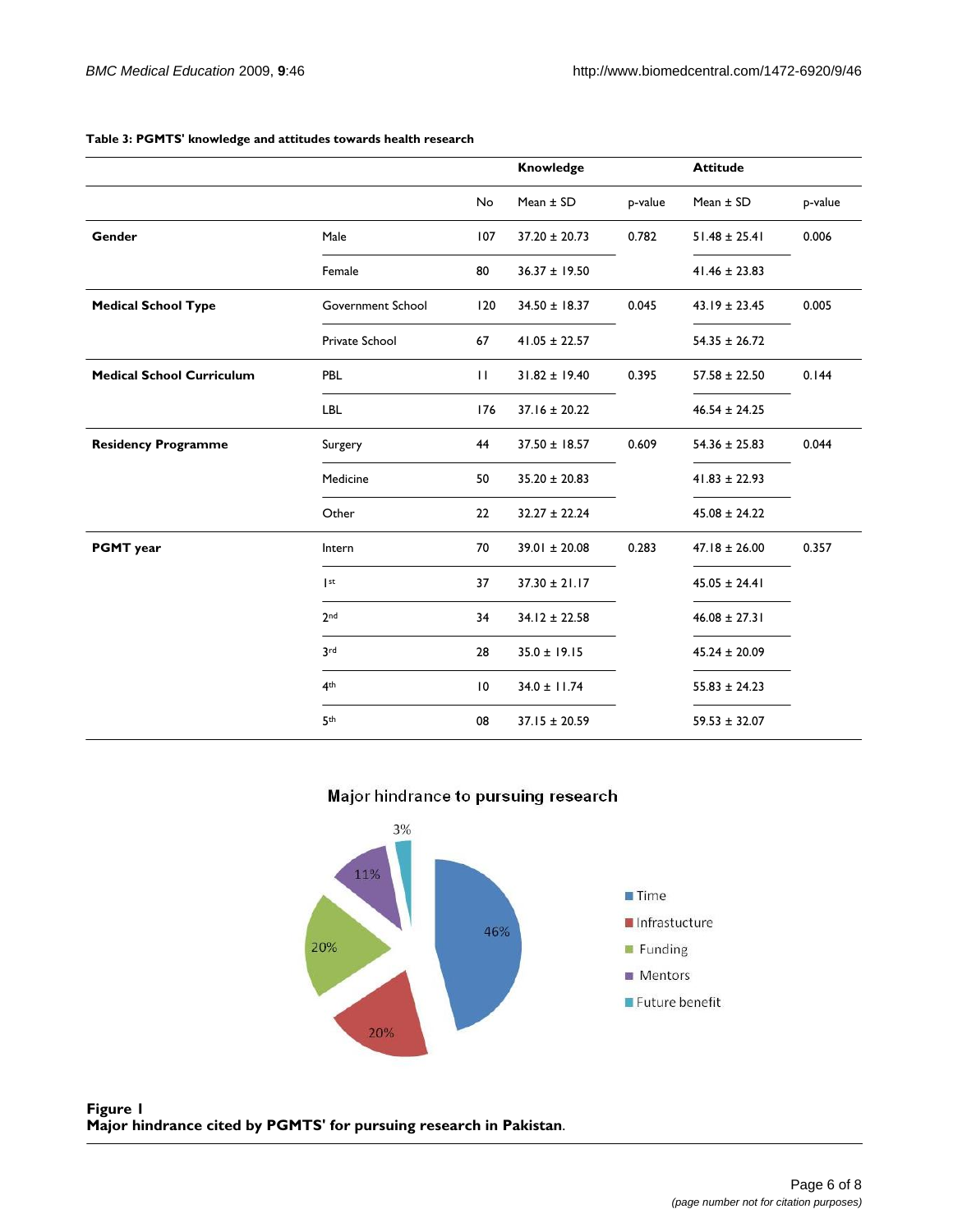|                        | <b>Greatest</b> | Great     | <b>Neutral</b> | Less       | Least    | <b>Response Average</b> |
|------------------------|-----------------|-----------|----------------|------------|----------|-------------------------|
| <b>Open Access</b>     | 14(25.5%)       | 21(38.2%) | 16(29.1%)      | 2(3.6%)    | 2(3.6%)  | 3.78                    |
| <b>Peer Review</b>     | 21(35.0%)       | 24(40.0%) | 11(18.3%)      | $3(5.0\%)$ | 1(1.7%)  | 4.02                    |
| <b>Publishing Time</b> | 21(34.4)        | 22(36.1%) | 12(19.7%)      | 4(6.6%)    | 2(3.3%)  | 3.92                    |
| <b>Impact Factor</b>   | 24(40.0%)       | 23(38.3%) | 11(18.3%)      | 1(1.7%)    | 1(1.7%)  | 4.13                    |
| <b>Acceptance Rate</b> | 21(35.0%)       | 24(40.0%) | 13(21.7%)      | 2(3.3%)    | $0(0\%)$ | 4.07                    |
| Local Journal          | 19(32.2%)       | 19(32.25) | 14(23.7%)      | 4(6.8%)    | 3(5.1%)  | 3.80                    |
| International Journal  | 32(54.2%)       | 17(28.8%) | 6(10.2%)       | 2(3.4%)    | 2(3.4%)  | 4.27                    |

**Table 4: Factors PGMTS' (who have previously published manuscripts) consider important while selecting a journal to submit their research?**

influence poor research output and brain drain according to recent survey of Pakistani students sent abroad for doctoral training[13]. Consequently 52.4% of trainees did not plan to pursue clinical research in future, yet most 72% recognized that PGMTs should be actively involved in research.

## **Limitations**

AKU trains medical graduates from medical schools across the country and offers very attractive and highly specialized training programs; it cannot however serve as a true representative of all the post graduate programs across the country. Since the trainees originate from different social and educational backgrounds our findings represent the impact of medical school training on research skills and knowledge of medical school graduates across the country. The use of a validated questionnaire allowed us to compare our findings with other studies and previous work done by us amongst medical students. However a low value of Crohnbach alpha < 0.7 for the attitude scale limits the reliability of results.

As this was a cross-sectional survey the study did not allow causative conclusions and convenience sampling further limits us from quantifying the error in extrapolating results to the entire population of PGMTs' in the country. Unfortunately we did not have sufficient numbers in the PBL group to see the effect of mode of learning at medical school on post graduate research activity. In addition Likert responses are prone to central tendency bias (respondents try to avoid extreme statements) and acquiescence bias (tend to agree with the presented statements). We recommend further detailed research to be carried out at the national level to evaluate the issue of PGMT research.

### **Conclusion**

In conclusion we report inadequate knowledge and moderate health research attitudes amongst PGMTs' which did not improve with year of training. This is a cause for much concern. It leaves medical education planners to ponder about the shortcomings of post graduate medical curricula in the country. These must be adapted to better impart the necessary research skills required of a 21st century physician.

# **Competing interests**

The authors declare that they have no competing interests.

# **Authors' contributions**

HK conceived and designed the study. HK and AI administered the questionnaires. HK, SK, AI managed, analyzed and interpreted the data. HK and SK prepared the manuscript. All authors approved the final manuscript.

### **Acknowledgements**

Authors gratefully acknowledge the contribution of Dr Zafar Fatimi and Dr Muhammad Rizwan ul Haq Khawaja for reviewing the article and Sahibzadi Mahrukh Noor for facilitating data collection. We thank the Departments of Surgery and PGME, Aga Khan University for their assistance

### **References**

- 1. Goodman NW: **[Does research make better doctors?](http://www.ncbi.nlm.nih.gov/entrez/query.fcgi?cmd=Retrieve&db=PubMed&dopt=Abstract&list_uids=7905074)** *Lancet* 1994, **343(8888):**59.
- 2. Potti A, Mariani P, Saeed M, Smego RA Jr: **[Residents as research](http://www.ncbi.nlm.nih.gov/entrez/query.fcgi?cmd=Retrieve&db=PubMed&dopt=Abstract&list_uids=14567370)[ers: expectations, requirements, and productivity.](http://www.ncbi.nlm.nih.gov/entrez/query.fcgi?cmd=Retrieve&db=PubMed&dopt=Abstract&list_uids=14567370)** *Am J Med* 2003, **115(6):**510-514.
- 3. Mylonakis E, Koutkia P: **[The realities of resident research](http://www.ncbi.nlm.nih.gov/entrez/query.fcgi?cmd=Retrieve&db=PubMed&dopt=Abstract&list_uids=10367818) [requirements.](http://www.ncbi.nlm.nih.gov/entrez/query.fcgi?cmd=Retrieve&db=PubMed&dopt=Abstract&list_uids=10367818)** *Jama* 1999, **281(22):**2089.
- 4. Aslam F, Shakir M, Qayyum MA: **[Why medical students are cru](http://www.ncbi.nlm.nih.gov/entrez/query.fcgi?cmd=Retrieve&db=PubMed&dopt=Abstract&list_uids=16288553)[cial to the future of research in South Asia.](http://www.ncbi.nlm.nih.gov/entrez/query.fcgi?cmd=Retrieve&db=PubMed&dopt=Abstract&list_uids=16288553)** *PLoS Med* 2005, **2(11):**e322.
- 5. Vodopivec I, Vujaklija A, Hrabak M, Lukic IK, Marusic A, Marusic M: **[Knowledge about and attitude towards science of first year](http://www.ncbi.nlm.nih.gov/entrez/query.fcgi?cmd=Retrieve&db=PubMed&dopt=Abstract&list_uids=11828562) [medical students.](http://www.ncbi.nlm.nih.gov/entrez/query.fcgi?cmd=Retrieve&db=PubMed&dopt=Abstract&list_uids=11828562)** *Croat Med J* 2002, **43(1):**58-62.
- 6. Khan H, Khawaja MR, Waheed A, Rauf MA, Fatmi Z: **[Knowledge](http://www.ncbi.nlm.nih.gov/entrez/query.fcgi?cmd=Retrieve&db=PubMed&dopt=Abstract&list_uids=17081286) [and attitudes about health research amongst a group of](http://www.ncbi.nlm.nih.gov/entrez/query.fcgi?cmd=Retrieve&db=PubMed&dopt=Abstract&list_uids=17081286) [Pakistani medical students.](http://www.ncbi.nlm.nih.gov/entrez/query.fcgi?cmd=Retrieve&db=PubMed&dopt=Abstract&list_uids=17081286)** *BMC Med Educ* 2006, **6:**54.
- 7. Aslam F, Qayyum MA, Mahmud H, Qasim R, Haque IU: **[Attitudes](http://www.ncbi.nlm.nih.gov/entrez/query.fcgi?cmd=Retrieve&db=PubMed&dopt=Abstract&list_uids=15552293) [and practices of postgraduate medical trainees towards](http://www.ncbi.nlm.nih.gov/entrez/query.fcgi?cmd=Retrieve&db=PubMed&dopt=Abstract&list_uids=15552293) [research – a snapshot from Faisalabad.](http://www.ncbi.nlm.nih.gov/entrez/query.fcgi?cmd=Retrieve&db=PubMed&dopt=Abstract&list_uids=15552293)** *J Pak Med Assoc* 2004, **54(10):**534-536.
- 8. Kellum JA, Rieker JP, Power M, Powner DJ: **[Teaching critical](http://www.ncbi.nlm.nih.gov/entrez/query.fcgi?cmd=Retrieve&db=PubMed&dopt=Abstract&list_uids=10966297) [appraisal during critical care fellowship training: a founda](http://www.ncbi.nlm.nih.gov/entrez/query.fcgi?cmd=Retrieve&db=PubMed&dopt=Abstract&list_uids=10966297)-**